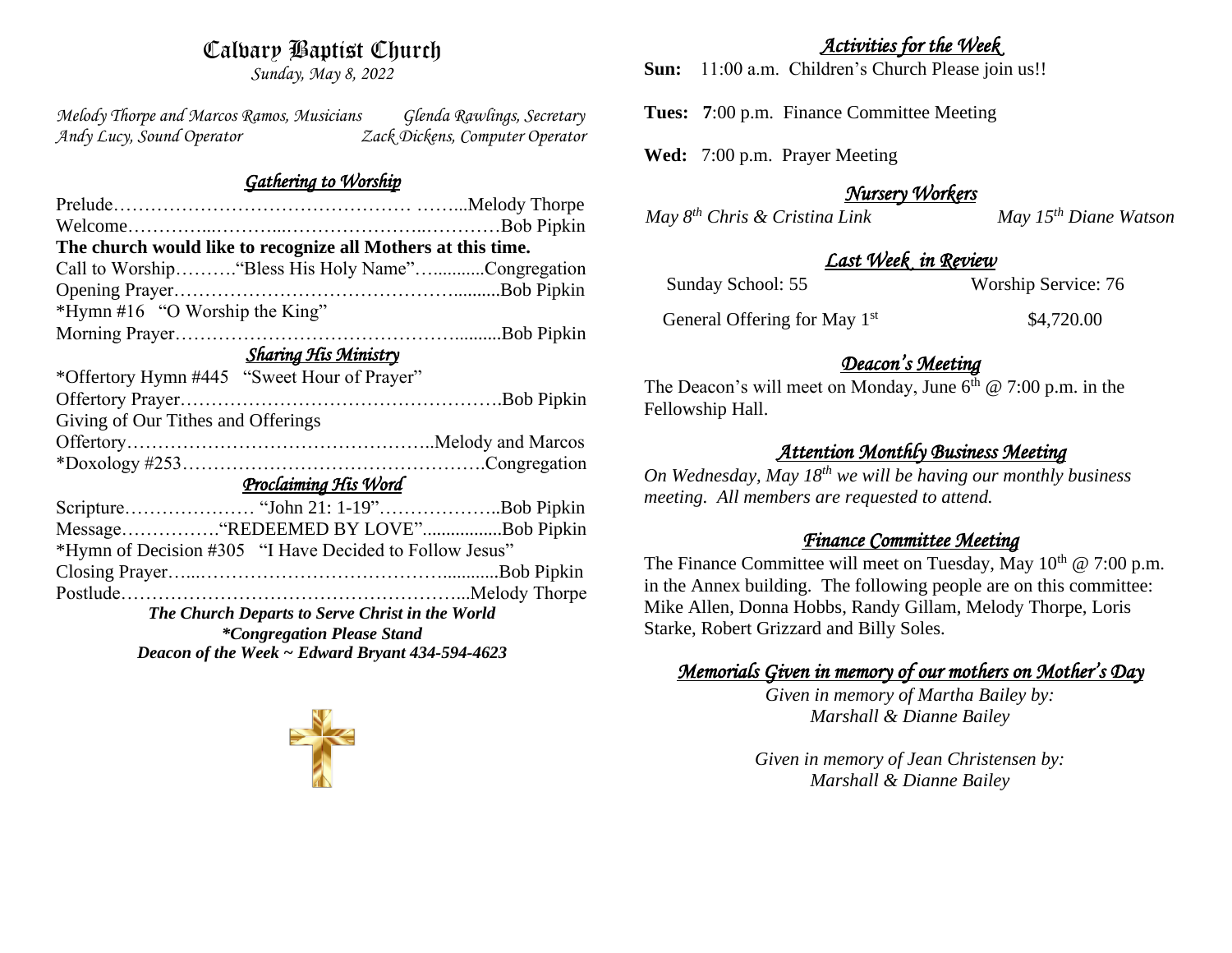#### *Planning Committee*

1. Family Day Meal After Church (Moms, Dads, Grannies, Grandpas, Brothers, Sisters, Friends-All Welcome) June 5th Lets Fill The Pews

## *Planning Committee Meeting*

The Planning Committee will meet on Sunday, May  $15<sup>th</sup>$  @ 12:00 p.m. in the Church Fellowship Hall. The following people are on this committee: Mike Allen, Pat Callahan, Ray Traylor, Dale Jones, C.D. Jarratt, Diana Blick and Randy Gillam.

## *Shoebox Ministry*

*Given in honor of Jim & Elsie Rice by: Edward & Kay Bryant*

## *Graduation Recognition Service*

Please let the church office know if you or a member of your immediate family (**please limit these to church members**) is graduating from **high school** or **college**. Graduation recognition services will be held on June  $26<sup>th</sup>$ . The deadline for letting the church office know is **June 12th .**

# *M.B. Taylor Scholarship Fund*

If you need an application come by the church office and pick it up. Applications for the M.B. Taylor Scholarship Fund are due back in the church office by **June 12th .**



*Church Email: [calvarybc1@verizon.net](mailto:cbcemporiaoffice@gmail.com)*

*Church Website[:www.calvarybaptistemporia.org](http://www.calvarybaptistemporia.org/)*

*Bob Pipkin Email: [jrpipkin3@gmail.com](mailto:jrpipkin3@gmail.com) and Cell: 757-418-1243*